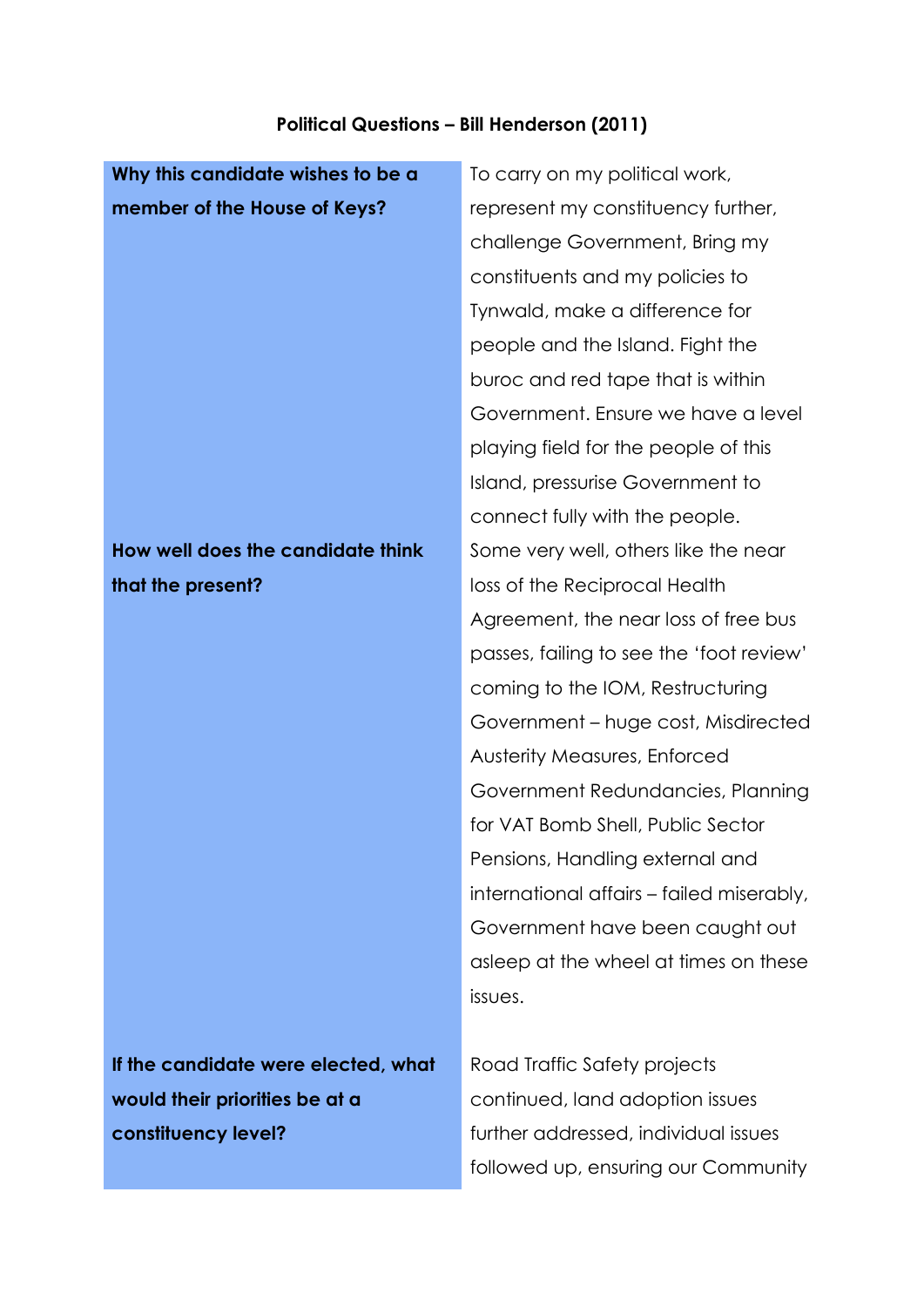**If the candidate were elected, what would their priorities be at a national level?**

Policing is fully supported and adequate, original bus service reinstated, push for housing maintenance and rebuilds continues especially for Willaston Estate.

Urgent priority – Ensure that Government cut backs are handled sensitively and in a common sense way, to minimise their impact on Health, Education and community safety. To place maximum pressure on Government to 'mine out business' for the Island to offset the loss of income – VAT Bomb Shell, and to plan for pensions. More Island Autonomy and further building on better representing ourselves inter nationally – this aspect we are inadequate and need to box our corner more determinedly. We proved this with the reciprocal health agreement – we can do it!

**What does the candidate view as the main political and social issues facing the Isle of Man in the next 5 years?**

Progressing the Government five year recover plan, following the 20% reduction in our national income – done by the UK 'VAT claw back'. BUT, this needs to be done carefully, sensitively and always bearing the people in mind in whatever action is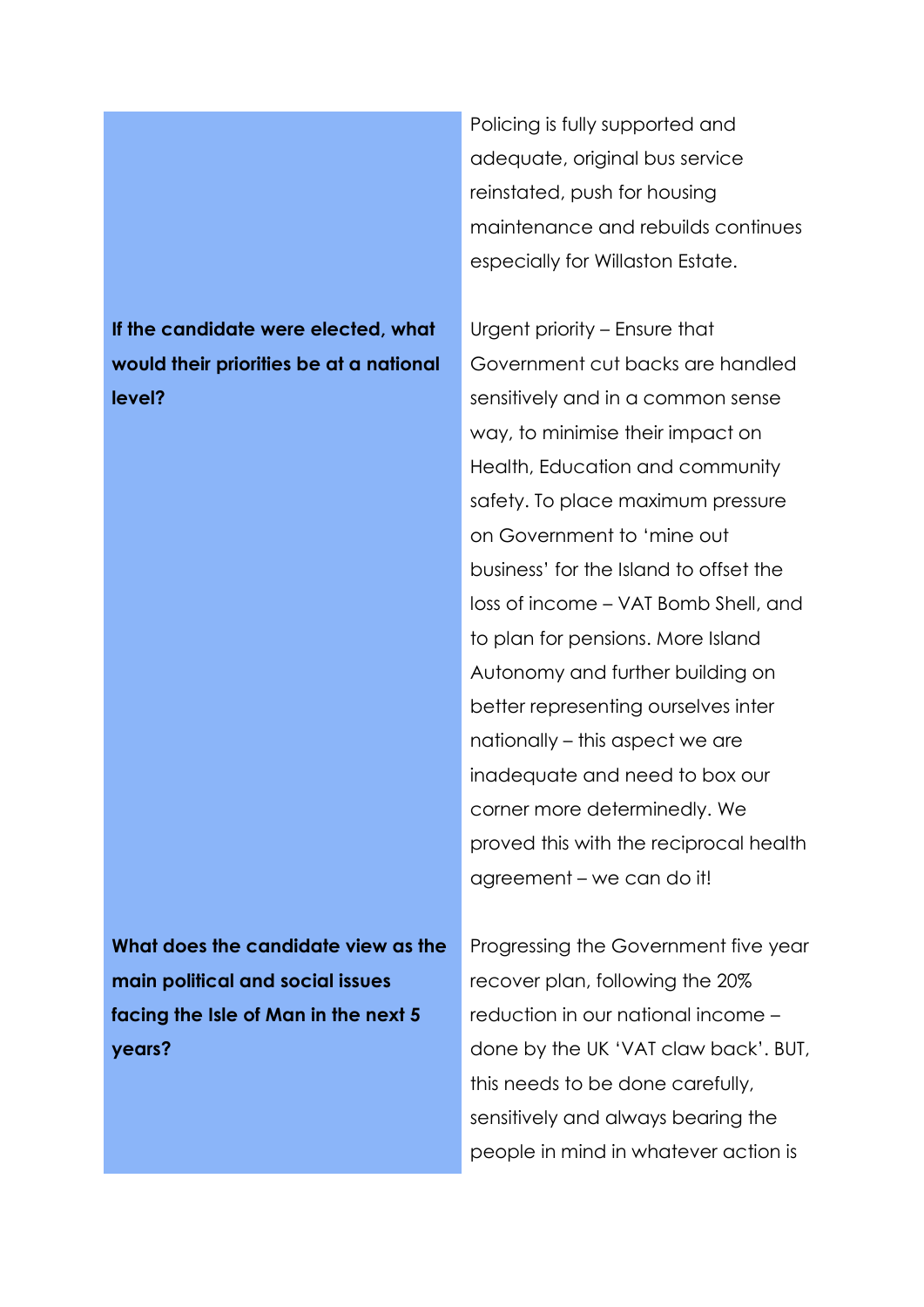taken and what effects this will have. Government needs to look at its selffirst. Next on the other side of this, we must as an urgent national priority work to 'mine out business' for the Island to try and offset this near fatal blow dealt to us by Westminster. Ensure we have effective strategic planning – we keep missing what is coming up on the radar – the 'Foot Review' is a classic example. We need to be better prepared and have contingency plans. Externally and internationally we need to be better informed, better able to represent ourselves in the UK and elsewhere where the UK do this for us, and not in our best interests. We have to be more robust in our international dealings and fight ever harder for ourselves. We have to be ever conscious of the 'international changing goal posts' with regards to off shore jurisdictions such as our selves. We are internationally responsible and have one of the best regulatory regimes in the world. But it seems we are mistrusted by some in Europe and the USA, even with these measures in place. Every time we comply with the rising international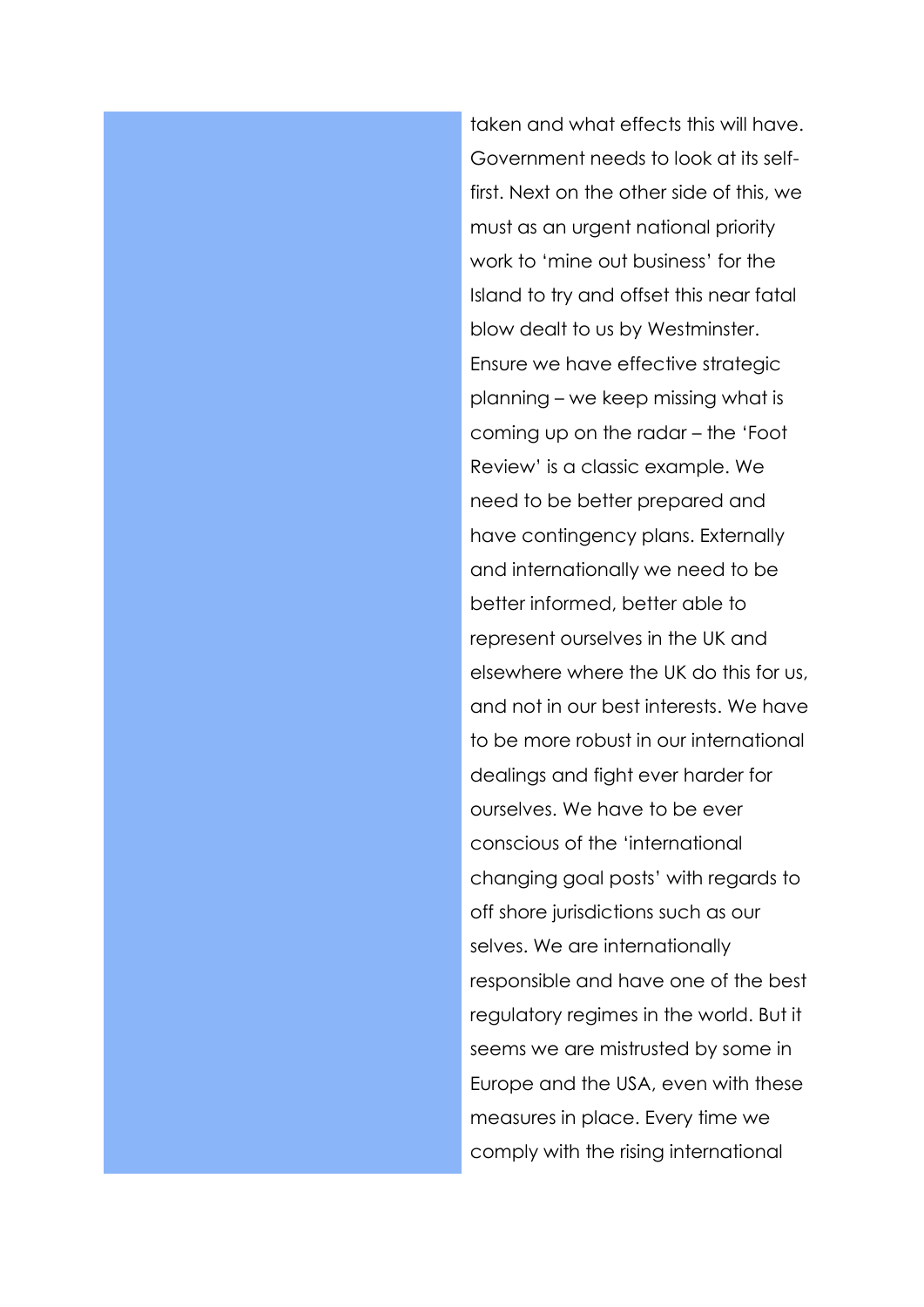**How would the candidate deal with the challenges/issues over the next five years - as stated in the Main Social Issues question?**

standards expected, the goal posts seem to be moved yet again. The Government has failed miserably in getting our message over and ensuring the right people fully understand who we are and what we do. This needs to be addressed as a matter of urgency. Ironically some of our larger neighbours who are mistrustful of us need to 'tidy up their own back yard'.

It's all about strategic planning, done in a sensitive, commons sense way. It's about getting out of the mind-set that we are 'small and nothing we can do' . This was said when we were going to lose the reciprocal health agreement, then when it was fought – we had it retained – we need a Government with an ability to do this on a regular basis – and we would gain more international respect. We need to manage our budget in such a way that there may have to be cuts in fancy Government projects, and some Departments will have to give way 'for the greater good'. Business needs to be mined out and fought for and we need to be far more proactive in this. The new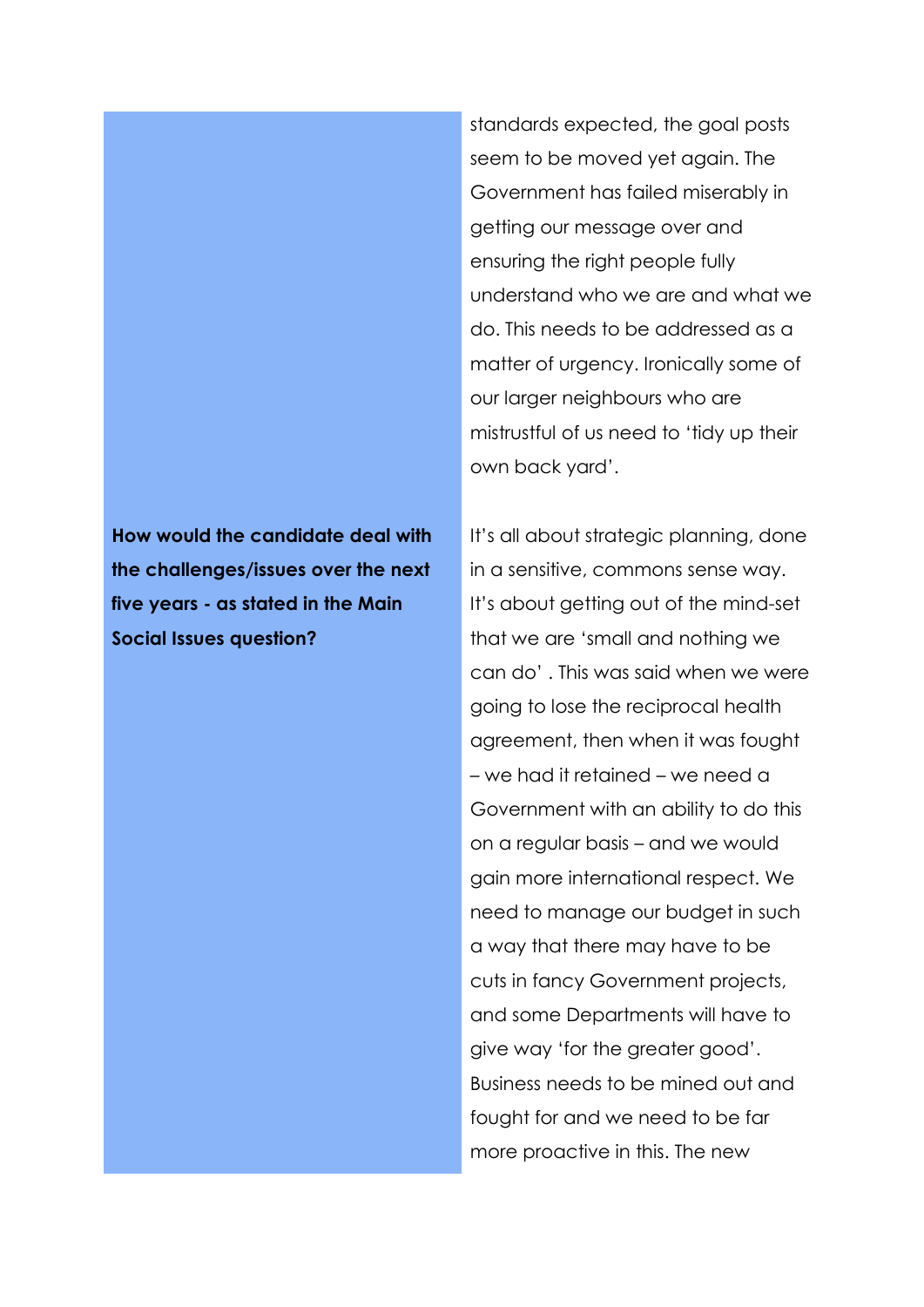Department of Economic Development has failed miserably in demonstrating positive business growth brought in here as a result of its formation. It is a national priority to ensure that this Department comes under heavy scrutiny and pressure to perform and bring in results. Our very survival is depending on this. We need to be more robust with the UK in our dealings with them. We need to negotiate more Island autonomy – we need to be able to stand up for ourselves, and not be in this continuous fear of 'not upsetting our neighbours'. We need to get to a position of mutual respect and business arrangements negotiated and new agreements reached as we work towards more autonomy. We also need now, to be planning for any further VAT reductions as I am sure, the UK will be back to renegotiate further on this.

**What does the candidate feel has changed for the better, for Isle of Man residents, in the past five years giving examples?**

Multi million pound projects such as new schools (Bemahague), school improvements, new first time buyer housing, public sector housing improvements and rebuilds, new infrastructure.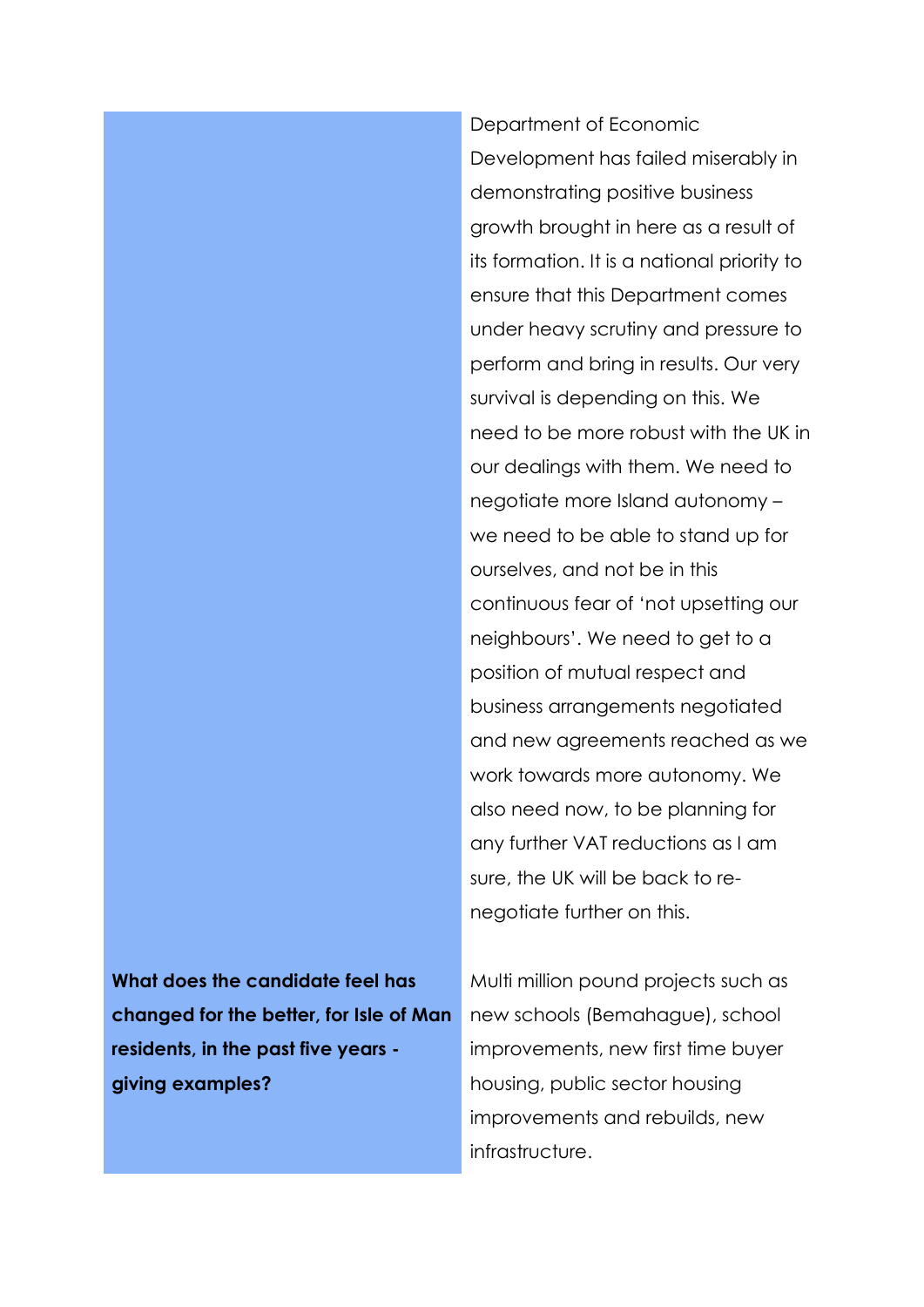**What does the candidate feel has changed for the worse for Isle of Man residents, in the past 5 years - give examples?**

Governemnt restructuring – what a waste of money!! Right in the middle of the VAT Bombshell delivered to us by the UK. The UK slashing our national income by nearly 20% - Bully Britain – no asking they just did it. Near loss of our reciprocal health agreement. This has affected us all. Government in turn had handled this by putting up costs everywhere and making cut backs, and reducing departmental spending - Austerity Measures which are effecting us all and reducing our weekly income. People are finding it ever harder to make ends meet and pay their weekly house hold bills. This is even more acute for the less well-off and our pensioners and those on low incomes. This is further exacerbated by the 'credit crunch', and the rising world fuel prices – all impacting onto our standard of living. In my view, some of the Government cut backs and austerity measures are not being handled with common sense and should come under heavy scrutiny.

**Does the candidate feel that the Isle of man has been too reliant upon the**  Most definitely. This has caused a 'feel good factor' to pervade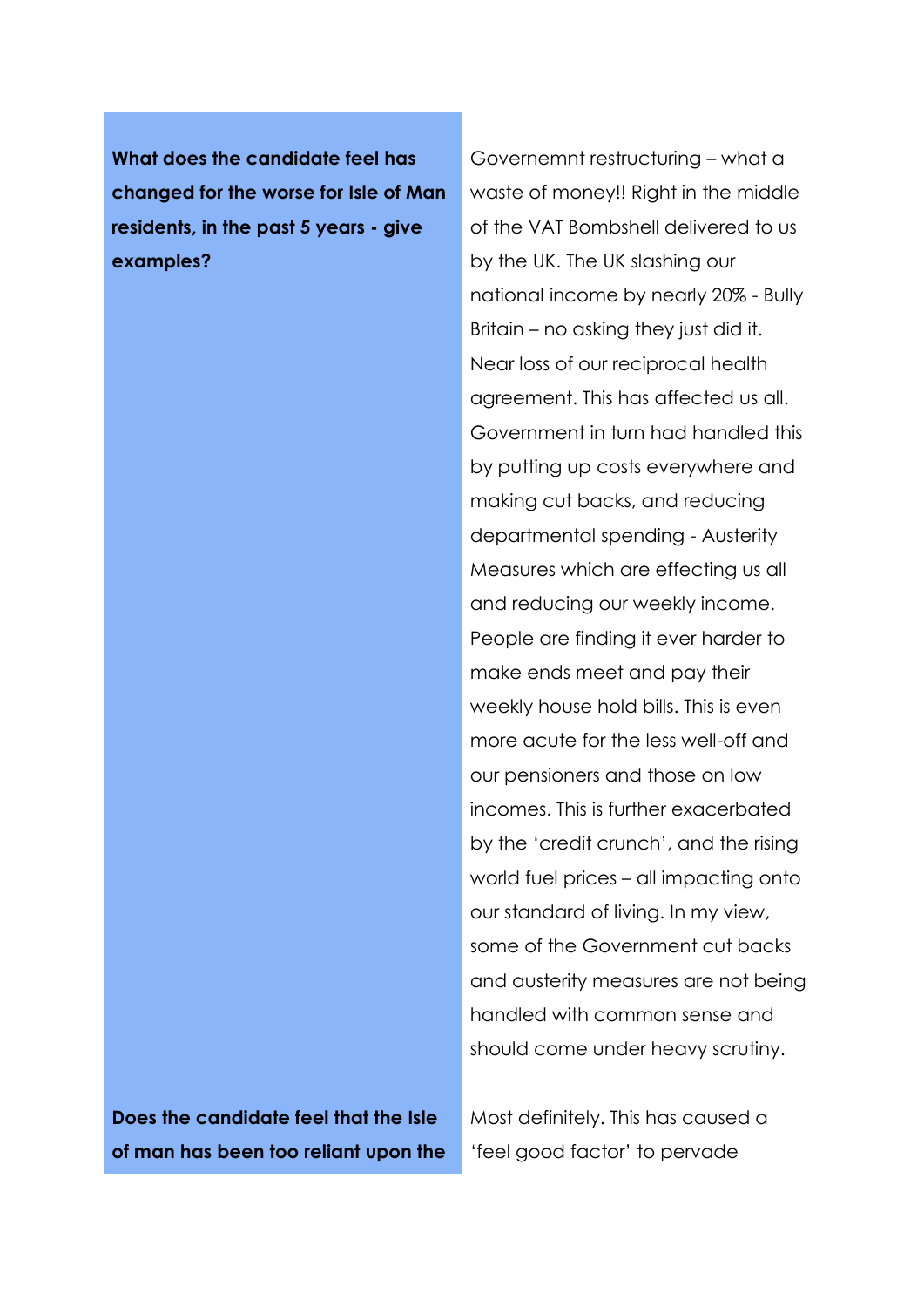## **financial services industry?** through Government, and

**If The candidate feels there is too much Financial Services reliance, how does the candidate feel that they would further diversify the Manx economy?**

Government Departments where Departments have become used to 'big budgets' and going back to Tynwald for additional monies. Government have failed to spot 'changing times' and react more quickly and in a proactive fashion. This has also in my view caused Government not to be as active or proactive in diversifying the economy – there has not been a sense of urgency on this. It has been slowly happening, but not to the extent it should be.

The new Department of Economic Development has to drive this forward as a matter of priority, and indeed has to mine out business for the Island due to the VAT reductions we have had to suffer at the hands of the UK. I get the sense that this new department, which is an amalgamation of other sections of Government is still 'just doing the same things as they always have' – this is just not good enough it needs to be driven hard to 'go out there' and advertise and canvass for business. We have the most excellent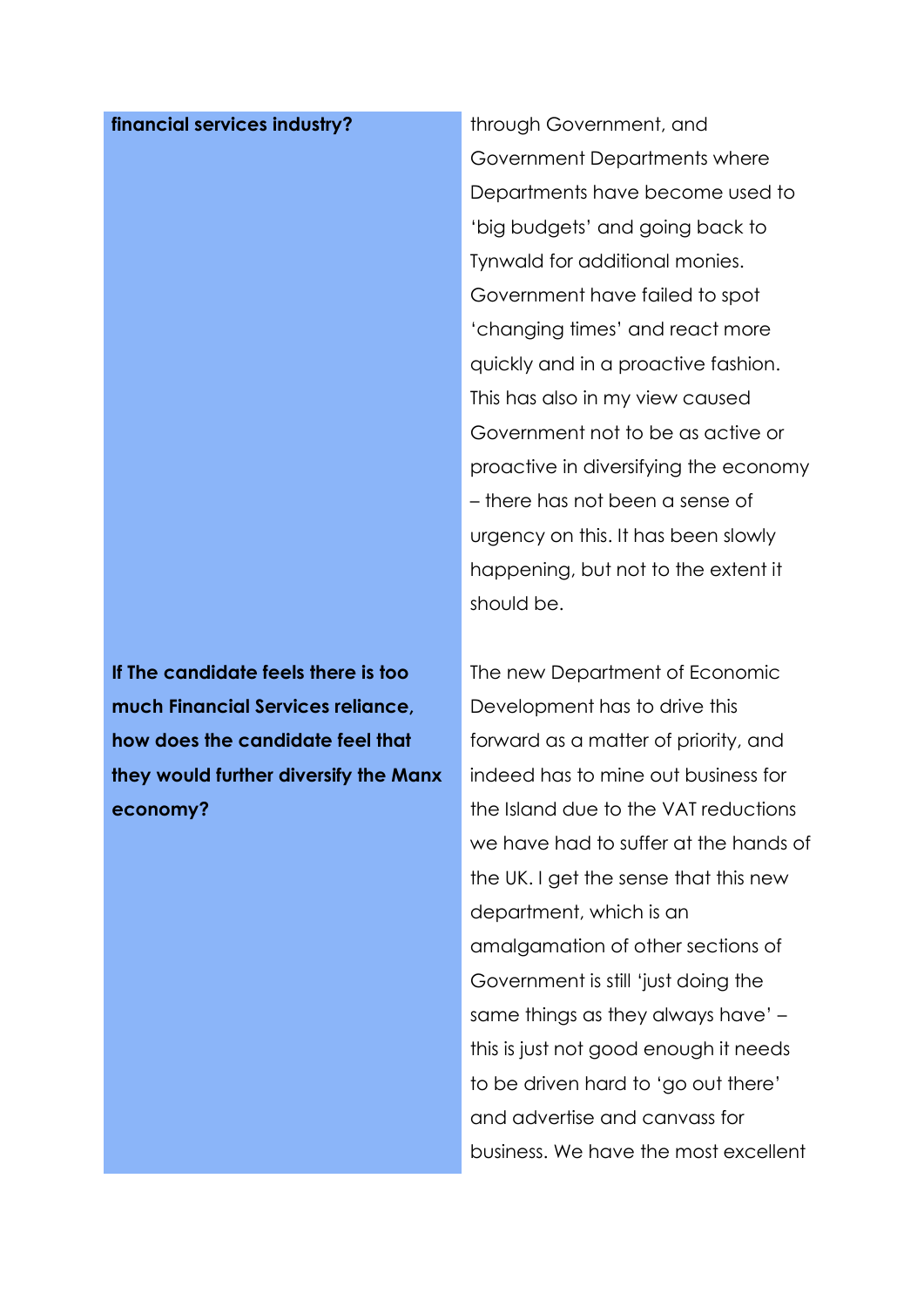credentials to attract further business here – Political Stability, a wonderful environment – one of the best in the UK according to surveys and quality of life, SPACE to develop, our independence and uniqueness. These attractive qualities need to be pressed home at every available opportunity. We need high level delegations going out canvasing for business in a more aggressive and proactive way, not just turning up at shows and stands. We need to be knocking on doors and selling the Island as the best place to relocate business to. We are business friendly and have the market edge in some of what we do.

Yes

**Is the candidate in favour of independence from the United Kingdom?**

**Is the candidate in favour of -and if a standing member, did they vote fora popularly elected Legislative Council?** Yes

**Is the candidate in favour of -and if a standing member, did they vote fora popularly elected Chief Minister?** Yes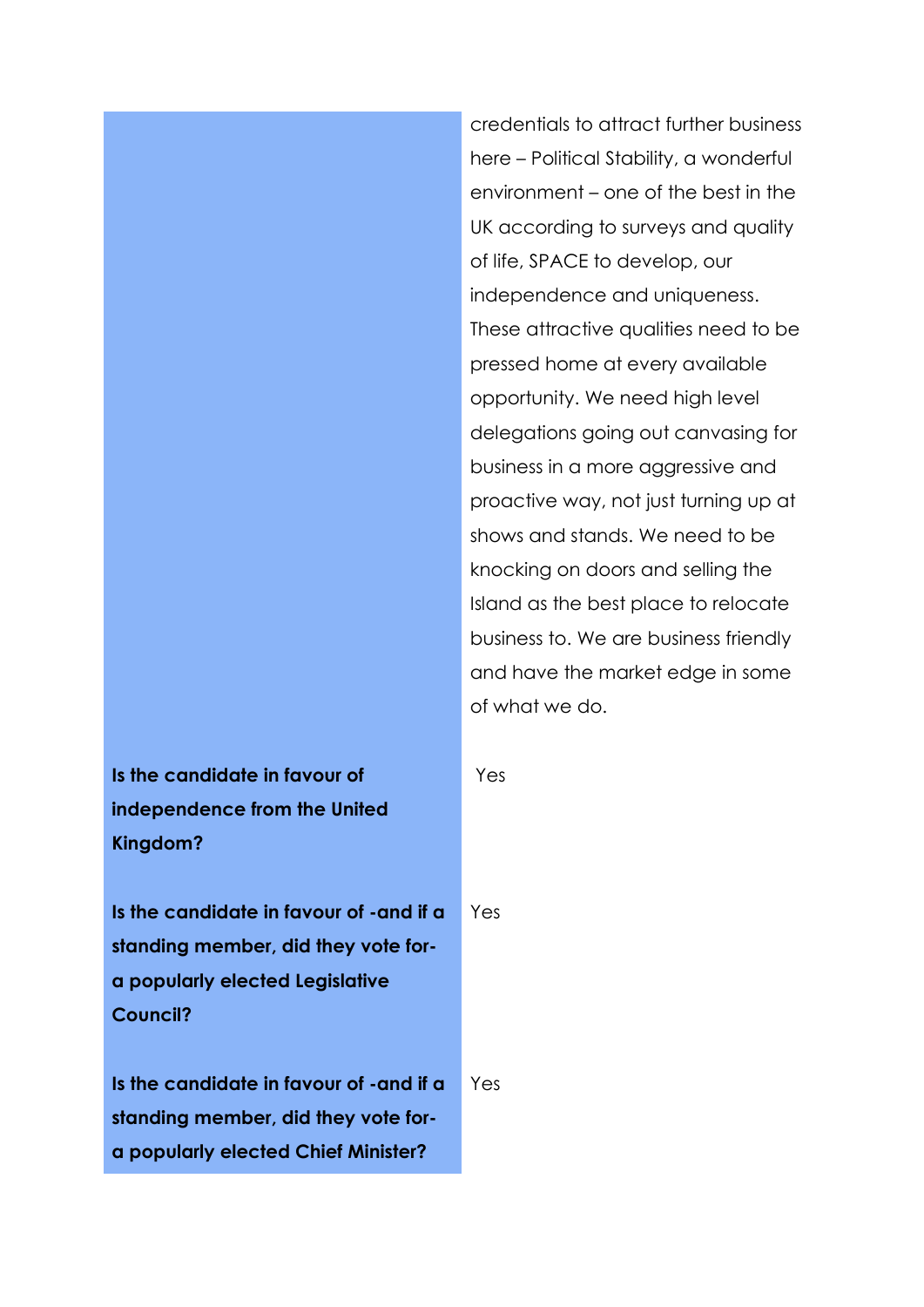**Is the candidate in favour of nationalisation of air and or sea services to and from the Isle of Man?**

**Is the candidate in favour of onshore wind farms in the Isle of Man?**

**Is the candidate in favour of Means testing for "universal" benefits and social housing?**

Of the Steam Packet, and we should re look at buying a 'slot at Heathrow', we lost this chance a few years ago, then our air operators could use this in an arranged deal, and of course a massive plus for business.

No, these need to be carefully managed, we have not got the space of land to 'hide' banks of these ugly landscape ruining windmills'. We should be looking at wave power. Or off shore wind power.

There needs to be a cut off at a certain level of income or tapered out using the tax system. Government must have incentives in place for those that can, to enable them to buy their own house, or schemes in place such as split equity, or as we see in Scotland – 'rent to buy schemes'. Currently there are no real incentives to encourage people to buy their own home. There are many that would, but because a mortgage would be too expensive for them (many are in their 40's and 50's) to cope with the repayments. We need